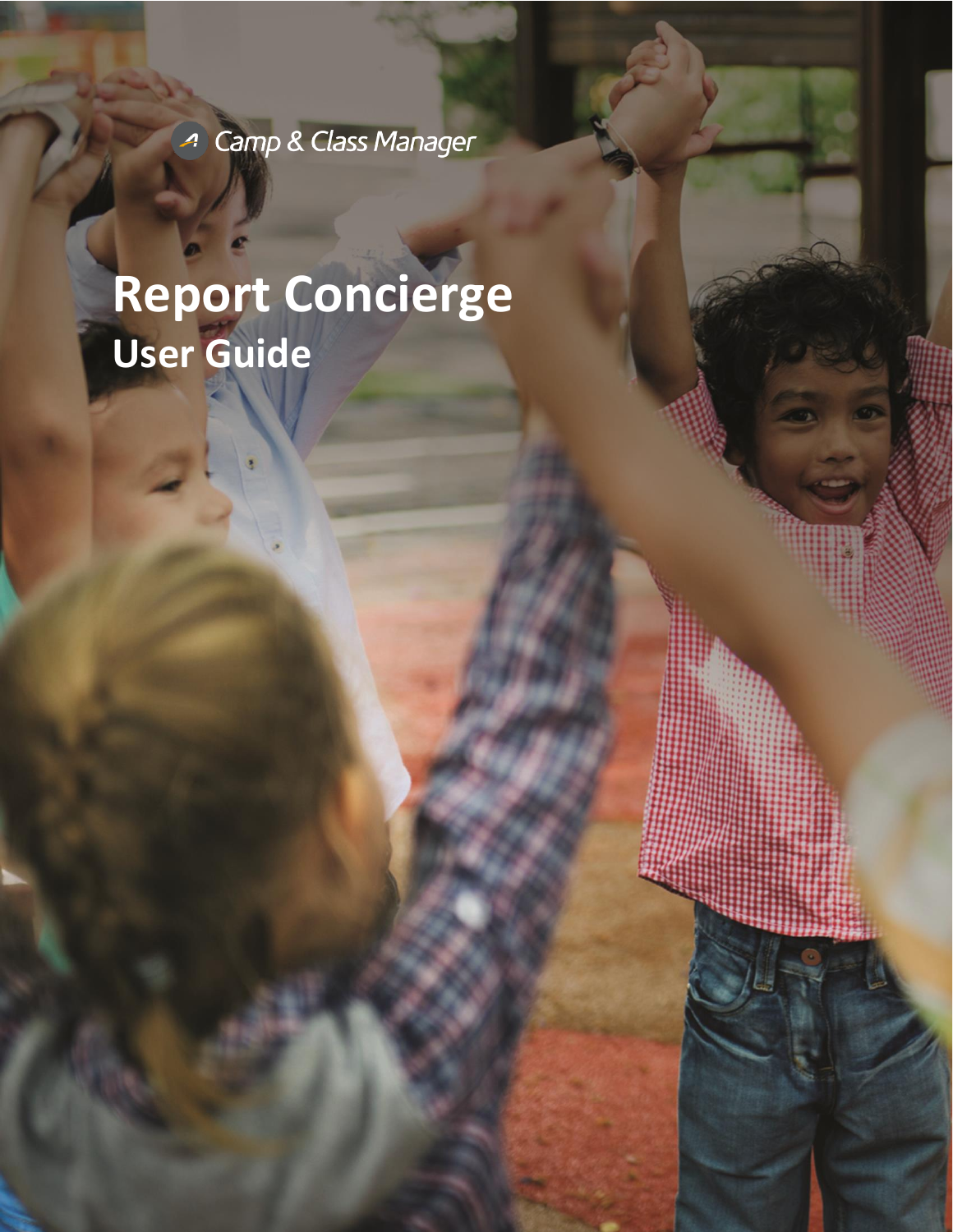

Release notes for the Report Concierge ar[e located here.](https://support.activenetwork.com/camps/articles/en_US/Release_Note/Release-Notes-9-10-Report-Concierge)

## **What is Report Concierge?**

Ability to schedule CCM Custom Season and Financial reports and have them auto-generate on a user defined cadence that naturally integrates with business processes; a.k.a. Report Process Automation.

- **Use Case 1**: Generate weekly waitlist reports during height of registration period to send to Program Directors at various locations for proactive waitlist management
- **Use Case 2**: Run the last 7 days Failed Payments report and send it to your finance team on Monday mornings for account remediation processing
- **User Case 3**: Run a Daily Attendance Report for the previous day and send it to your Attendance Coordinator for hard copy archiving

## **What Reports are in Scope for the initial release on 8/13?**

Finance Reports

- Accounts Receivable
- Credit Balance
- Customer Payments / Refunds
- Failed Installment Payment
- Financial Activity
- Internal Discount
- Payment Plan
- Transaction Report
- Custom Financial Report

Custom Season Reports

- Cart Abandonment
- Daily Attendance
- Merchandise Purchase
- Participant Attendance
- Session Capacity
- Waitlist Report
- Check-in Report (PDF)
- Waitlist and Session Registration (PDF)
- Custom Report

# **Is there a limit to the number of reports that can be scheduled?**

Report Concierge is limited to 100 scheduled reports per agency.

- Does not include paused/expired reports
	- o **Paused**: Reports that are placed on Pause status by the agency
	- o **Expired**: Expired reports can be re-activated by providing a new expiration date. Max is 1 -year from current day
		- Finance reports will expire 365 days after the scheduled date by default unless otherwise adjusted
		- Operations reports will expire 31 days after "season end date" (latest session end date offered in the season)
- When limit is reached, users will be alerted with a warning as new concierge reports requests cannot be activated

#### **How does an agency user create a Report Concierge request?**

Via the "**Schedule**" button available on main report screen.

#### **Who has access to the Report Concierge request functionality?**

All agency users that have access to the reports per user defined roles.

#### **Where are the Report Concierge requests seen?**

In the "Scheduled Reports" view of each report group (Financial and Season)

- **Finance**: Finance > Reports > Scheduled Reports on right side bar
- **Operations**: Season Dashboard > Reports > Scheduled Reports on right side bar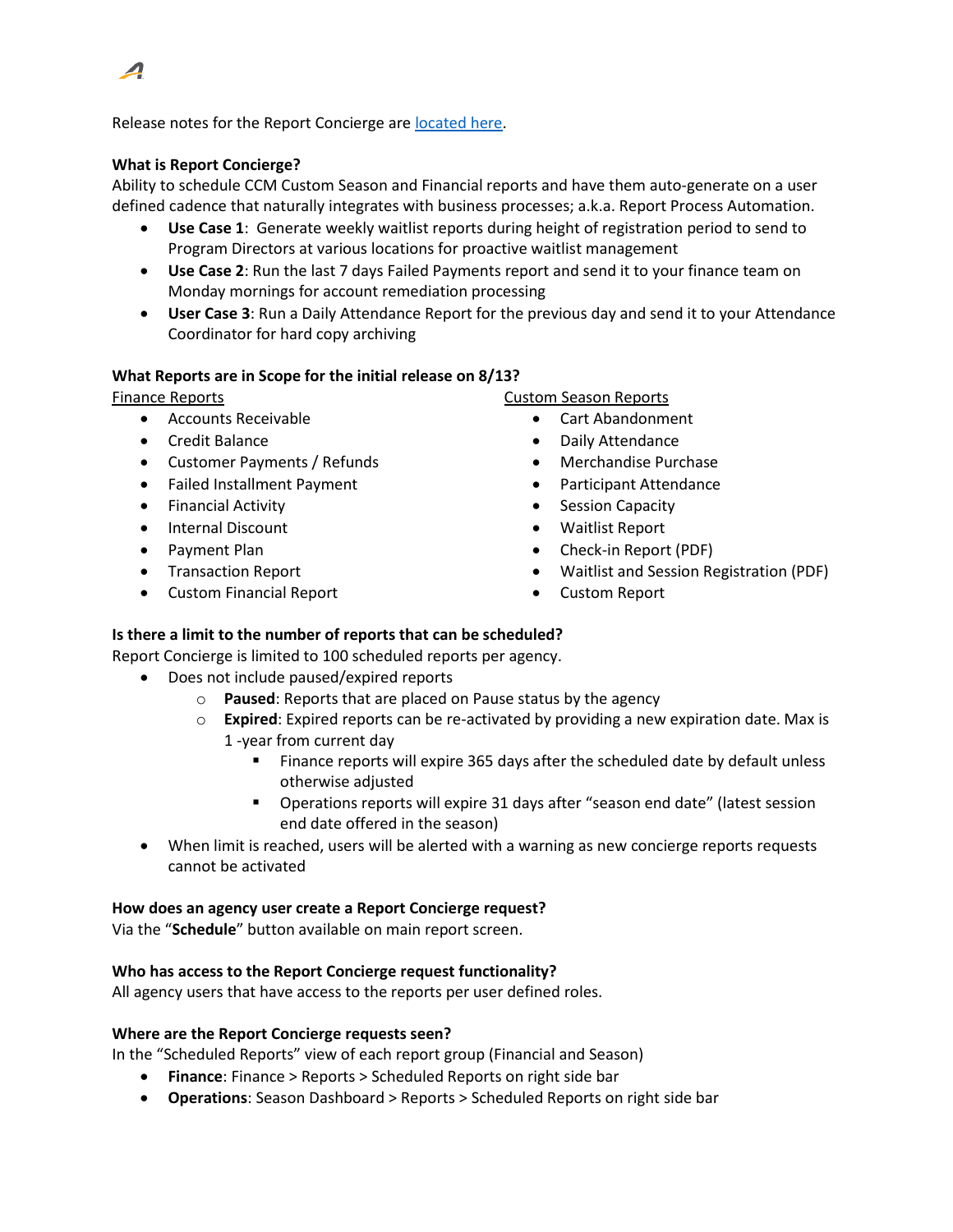

- User can Edit (modify) the report concierge scheduling instructions
	- Rename scheduled report
	- Change date range
	- Change report frequency pattern
	- Change/Set an expiration date
	- Change recipients
	- Change e-mail adornments (i.e. Subject and Message body)
- Users can delete scheduled report
- Users can pause scheduled reports

# **Can report parameters be modified in the Report Concierge request edit function?**

No, report parameters cannot be modified. A new scheduled report will need to be created if new report parameters are needed (e.g. session selection).

## **What time will emails be delivered for scheduled report requests?**

Emails will go out at 00:00 UTC on days selected to be sent.

## **Who can receive the concierge reports?**

Only registered agency users. Non-agency users cannot be included in the recipient list.

## **Are the data restrictions associated with the recipient respected at time of report view?**

No, the recipient's data restriction will not be applied to the report. It is the responsibility of the Report Concierge creator to identify the proper data view and send the report to the proper user recipient list.

# I**f an agency user gets deleted from the system, will the concierge request be deleted?**

No, the user will still be included in the concierge request. An agency admin user will have to update the concierge request to take the deleted user OFF the concierge requests.

# **How will the reports be delivered in the concierge emails?**

Reports will be delivered as URL links in the body of an email.

- Concierge report URLS are static.
	- $\circ$  If changes are made to the report within CCM, those will not be carried over to reports already scheduled.
- Users are encouraged to manually archive the downloaded reports.

#### **What is the shelf-life of the URL from Concierge Report emails?**

Concierge Report URLs will be kept active for 4 years.

# **What changes are made to Season Reports that will be included in this release?**

Filters are retained so that users do not need to re-define the filters each time the report is accessed. This applies to both standard ad hoc and Report Concierge delivered reports.